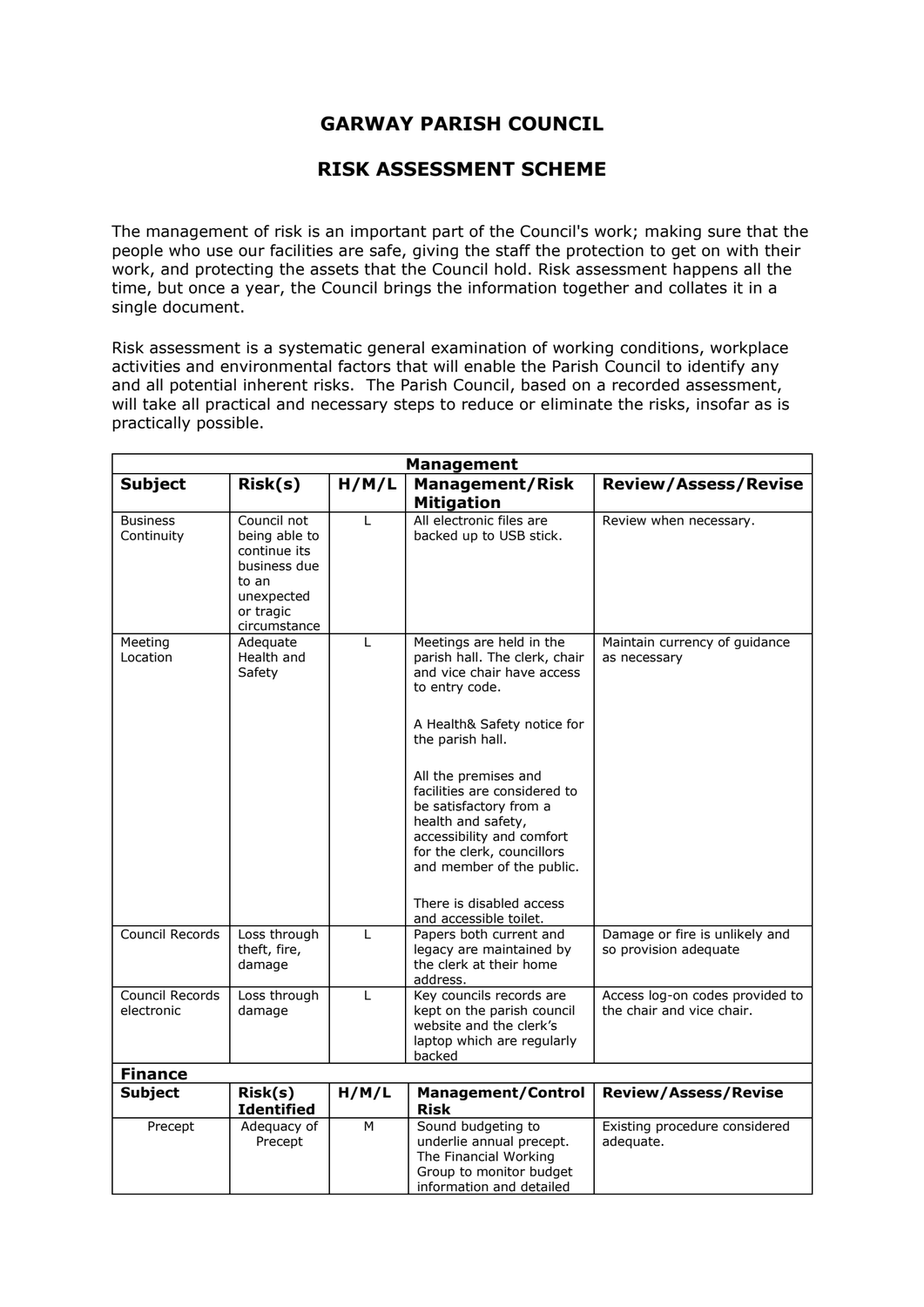|                       |                                                  |             | budgets are prepared in<br>the autumn. The Parish<br>Council considers the<br>precept in the November<br>meeting.                                                                                                                            |                                                                                                              |
|-----------------------|--------------------------------------------------|-------------|----------------------------------------------------------------------------------------------------------------------------------------------------------------------------------------------------------------------------------------------|--------------------------------------------------------------------------------------------------------------|
| Insurance             | Adequacy,<br>Cost,<br>Compliance                 | L<br>L<br>L | An annual review is<br>undertaken of all<br>insurance requirements<br>and cover is adjusted as<br>necessary.                                                                                                                                 | Existing procedure considered<br>adequate. Review provision and<br>compliance annually                       |
| Banking               | Inadequate<br>checks                             | L           | The Council follows its<br><b>Financial Regulations</b><br>which sets out the<br>arrangements for banking                                                                                                                                    | Existing procedure considered<br>adequate. Review Financial<br>Regulations as reguired.                      |
| Cash                  | Loss through<br>theft or<br>dishonesty           | L           | Monthly reconciliation<br>prepared by the Clerk/RFO<br>and checked by the Chair<br>at the Parish Council<br>meetings. Two signatories<br>required on cheques.<br>Internal and external audit<br>undertaken<br>No normal use of petty<br>cash | Existing procedure considered<br>adequate<br>Annual Review of Financial<br>Regulations                       |
| Clerk                 | Loss of Clerk                                    | M           | In the event of the clerk<br>resigning the Council will<br>enlist the services of<br>Herefordshire Association<br>of Local Councils (HALC)<br>until a replacement has<br>been appointed.                                                     | Membership of HALC<br>maintained.<br>Monitor working conditions<br>Existing procedure considered<br>adequate |
|                       | Fraud                                            | L           | The requirements of the<br><b>Fidelity Guarantee</b><br>insurance must be<br>adhered to, Internal<br>procedures are in place.                                                                                                                |                                                                                                              |
|                       | Actions<br>Undertaken                            | L           | Clerk should be provided<br>with relevant training,<br>reference books, access to<br>assistance and legal<br>advice through HALC                                                                                                             |                                                                                                              |
| Payroll               | Breach of<br>employment<br>laws<br>including tax | L           | Procedures in place. HALC<br>provide details of relevant<br>changes in employment<br>law. Payroll is outsourced<br>to a payroll company                                                                                                      | Annual Audit undertaken by<br><b>Internal Auditor</b>                                                        |
| <b>Election Costs</b> | Risk of<br>election<br>costs                     | M           | Risk in an election year.<br>There are no measures,<br>which can be adopted to<br>minimise the risk of<br>having a contested<br>election. Costs are met<br>from General Reserves.                                                            | Existing procedure considered<br>adequate                                                                    |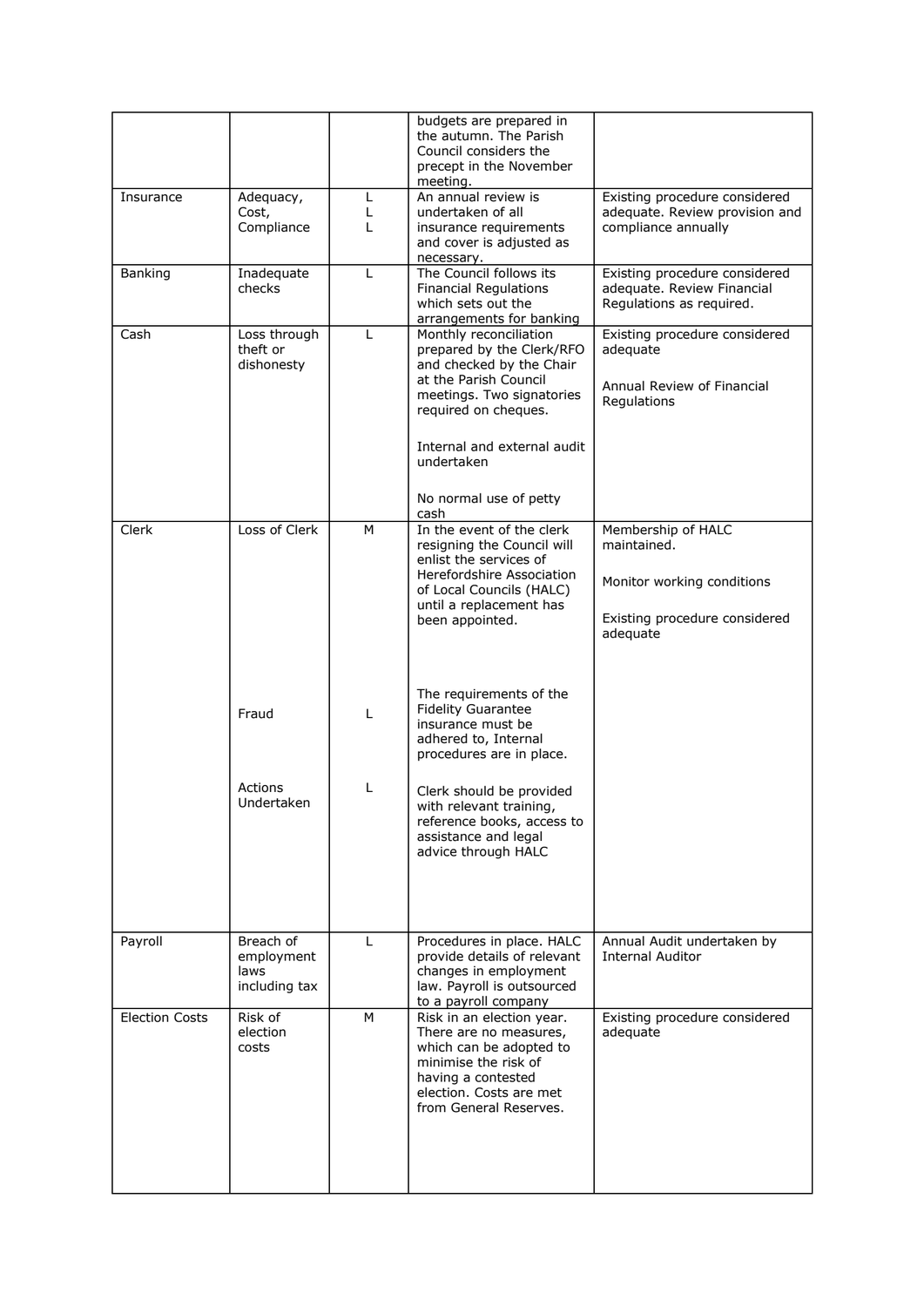|                                               | Risk of<br>election to<br>fill a casual                                             | M     | Cost of the election would<br>be met from General<br>Reserves.                                                                                                                                                                                                                      |                                                                             |
|-----------------------------------------------|-------------------------------------------------------------------------------------|-------|-------------------------------------------------------------------------------------------------------------------------------------------------------------------------------------------------------------------------------------------------------------------------------------|-----------------------------------------------------------------------------|
| <b>VAT</b>                                    | vacancy<br>Re-claiming<br>charging                                                  | L     | The Council has financial<br>regulations which set out                                                                                                                                                                                                                              | Existing procedure considered<br>adequate                                   |
|                                               |                                                                                     |       | the requirements. VAT<br>recovered quarterly.                                                                                                                                                                                                                                       |                                                                             |
| Annual<br>Governance<br>and<br>Accountability | Not<br>submitted<br>within time<br>limits                                           | L     | AGAR is completed and<br>signed by the Council and<br>the Internal Auditor. It is<br>then checked and<br>forwarded to the External<br>Auditor within time limit.<br>Clerk prepares a timetable<br>for submission                                                                    | Existing procedure considered<br>adequate                                   |
| <b>Assets</b>                                 |                                                                                     |       |                                                                                                                                                                                                                                                                                     |                                                                             |
| <b>Subject</b>                                | Risk(s)<br><b>Identified</b>                                                        | H/M/L | <b>Management/Control of</b><br><b>Risk</b>                                                                                                                                                                                                                                         | <b>Review/Assess/Revise</b>                                                 |
| Street furniture<br>and office<br>equipment   | Damaged<br>bins,<br>noticeboards<br>etc                                             | L     | An asset register is kept<br>up to date and insurance<br>is held at the appropriate<br>level for all items. Regular<br>checks are made on all<br>equipment by Parish<br>Council staff                                                                                               | Existing procedure considered<br>adequate                                   |
| Legal Powers                                  | Illegal<br>activity or<br>payments                                                  | L     | All activity and payments<br>made within the powers of<br>the Parish Council (not<br>ultra vires) and to be<br>resolved and clearly<br>minuted.                                                                                                                                     | Existing procedure considered<br>adequate                                   |
| Minutes/Agenda<br>Statutory<br>documents      | Accuracy<br>and legality<br>Non-<br>compliance<br>with<br>statutory<br>requirements | L     | Minutes and agendas are<br>produced in the prescribed<br>method and adhere to<br>legal requirements<br>Minutes are approved and<br>signed at the next<br>meeting unless there is a<br>resolution made to defer<br>approval until the<br>following meeting<br>Minutes and agenda are | Existing procedure considered<br>adequate<br>Undertake appropriate training |
|                                               |                                                                                     |       | displayed according to<br>legal requirements.<br>Business conducted at<br>Council meetings should<br>be managed by the<br>Chairman according to<br><b>Standing Orders</b>                                                                                                           | Members to adhere to Code of<br>Conduct and Standing orders                 |
| <b>Public Liability</b>                       | Risk to third<br>party,<br>property or<br>individuals                               | L     | Insurance is in place. Risk<br>assessment of any<br>individual event<br>undertaken                                                                                                                                                                                                  | Existing procedure considered<br>adequate                                   |
| Employer<br>Liability                         | Non-<br>compliance<br>with<br>employment<br>law                                     | L     | Undertake ongoing<br>training to ensure all<br>members are aware of<br>current legislation.                                                                                                                                                                                         | Existing procedure considered<br>adequate                                   |